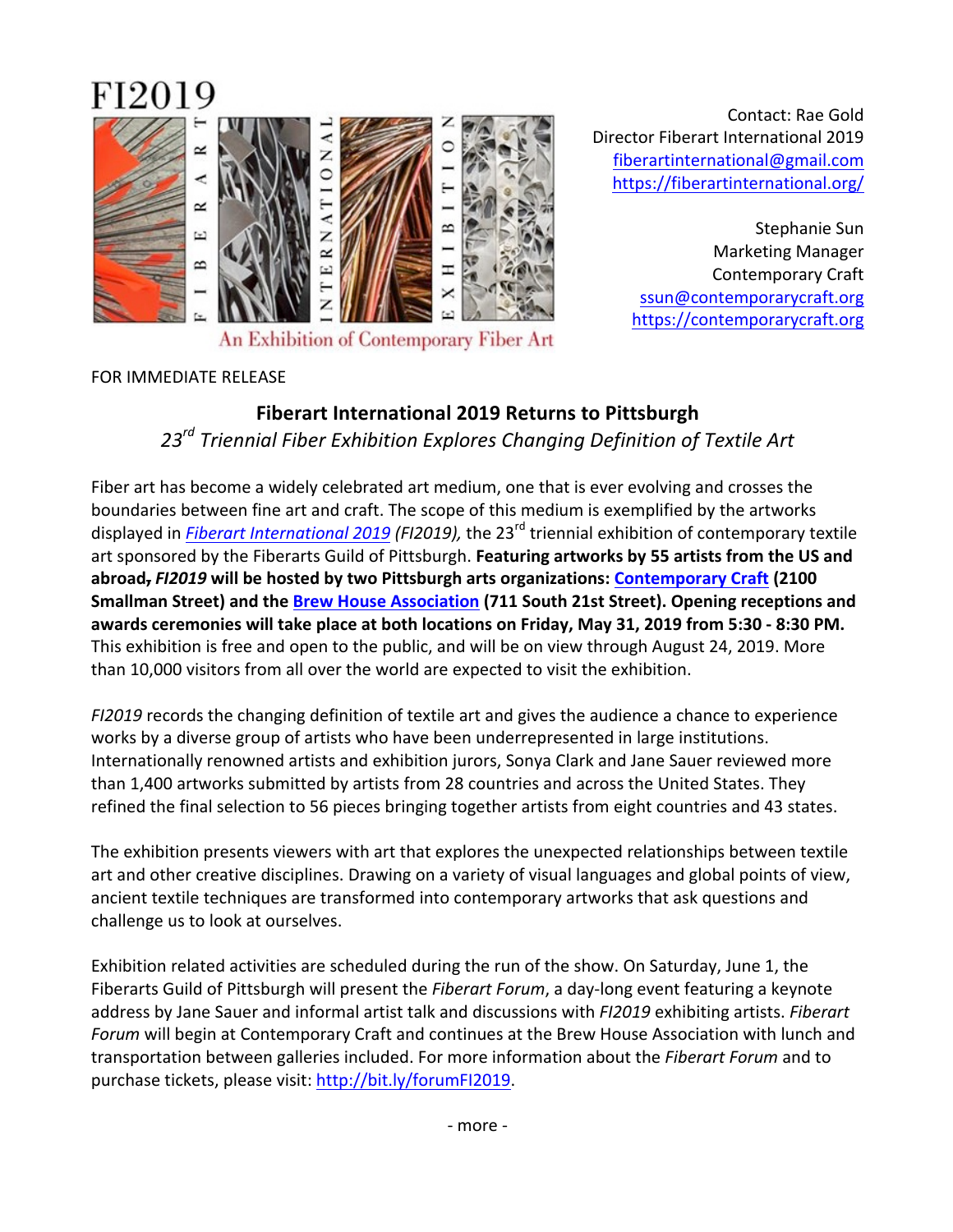# *Fiberart International 2019*, p.g. 2

*FI2019* exhibition catalogs will be available for sale at both exhibition locations. Gallery tours will also be available upon request. To schedule a guided gallery tour, please contact: fiberartinternational@gmail.com

For more exhibitions or high-resolution images about *FI2019*, visit: https://fiberartinternational.org/ or please contact: Rae Gold, FI2019 Director at fiberartinternational@gmail.com or Stephanie Sun, Marketing Manager of Contemporary Craft at ssun@contemporarycraft.org or at 412-261-7003.

## **ABOUT THE JURORS**



**Sonya Clark**'s work has been exhibited in over 350 museums and galleries nationally and internationally. She is the recipient of major awards, including a Smithsonian Artist Research Fellowship and an honorary Doctorate from Amherst College. Clark's work is in the collections of the Philadelphia Museum of Art, PA, The National Museum of Women in the Arts, Washington, D.C., and the Musees d'Angers in France, among others.



#### **EXHIBITION FUNDERS**

basket form sculptures have exhibited internationally and in the collections of 24 museums in the US and abroad. A recipient of major grants, including two from the National Endowment for the Arts, Sauer has served on the Board of Trustees of the American Craft Council, Craft Emergency Fund, National Council for the School of Art, and numerous others.

**Jane Sauer** has more than 40 years of experience as a highly recognized professional in the American art/craft movement. Her pioneering wrapped

*Fiberart International* is made possible by the Fiberarts Guild of Pittsburgh, with generous support from the Fine Foundation, the Heinz Endowments, MAK Fund of the Pittsburgh Foundation, Opportunity Fund, Pennsylvania Council on the Arts, Pittsburgh Center for Arts & Media - Artists in Schools & Communities, and Private Donations. Additional support comes from Contemporary Craft and Brew House Association. Media sponsored by 91.3 WYEP and 90.5 WESA.

## **ABOUT THE FIBERARTS GUILD OF PITTSBURGH, INC.**

The Fiberarts Guild of Pittsburgh, Inc. is a non-profit, member supported organization driven by a commitment to promote fiber art and foster its development. Named by the Pittsburgh Post-Gazette as one of the "Top Fifty Cultural Forces in Pittsburgh", Fiberarts Guild exhibitions and educational programs create opportunities for its members and the general public to engage with textile arts at every stage of the creative process. www.fiberartspgh.org

## **ABOUT CONTEMPORARY CRAFT**

Presenting contemporary art in craft materials by regional, national, and international artists since 1971, Contemporary Craft offers innovative exhibitions focusing on multicultural diversity and